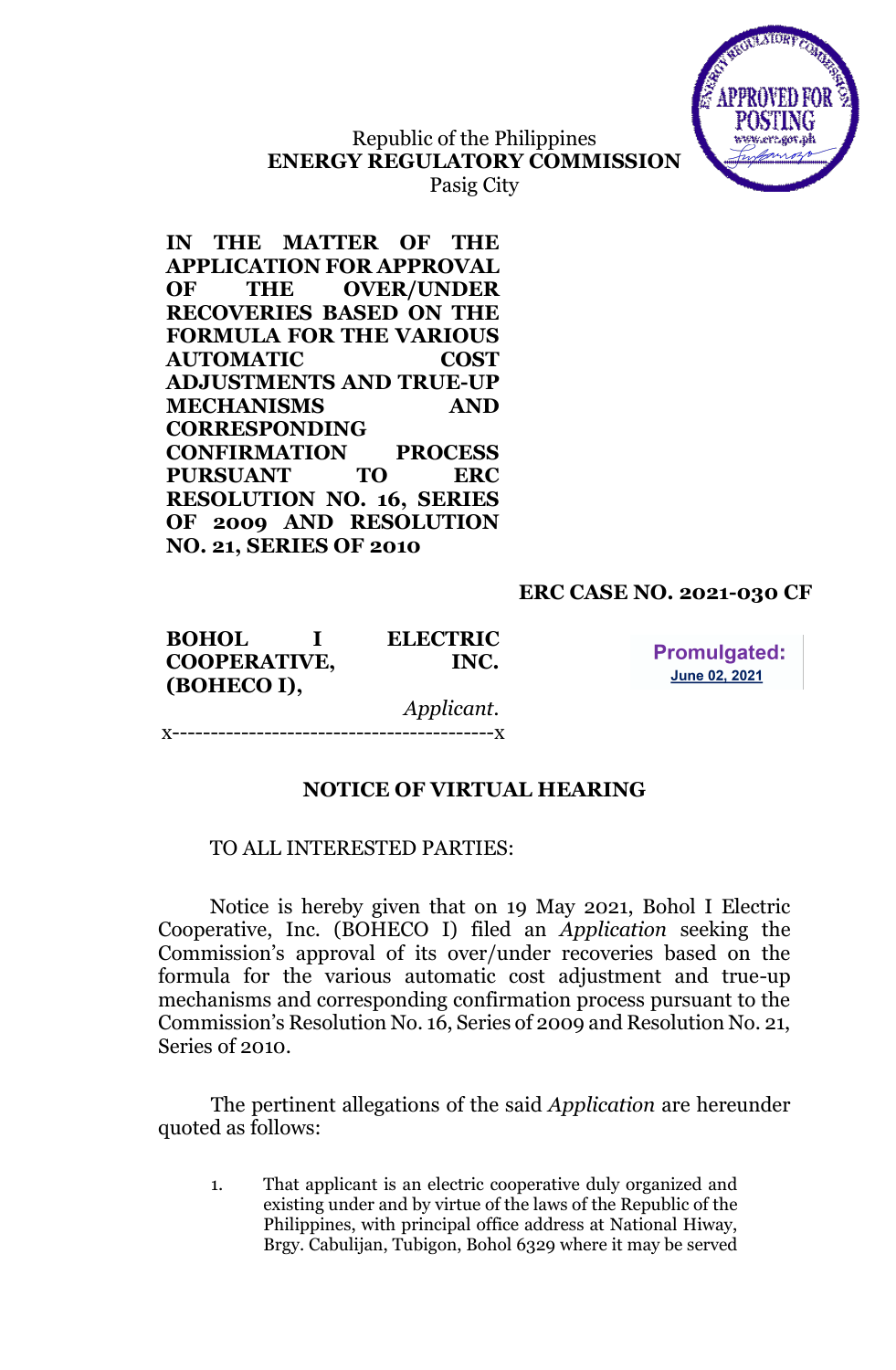## **ERC CASE NO. 2021-030 CF NOTICE OF VIRTUAL HEARING/ 24 MAY 2021 PAGE 2 OF 5**

with summons and other legal processes, represented in this instance by its General Manager, Engr. Dino Nicolas T. Roxas of legal age, Filipino, marriage and with office address also located at National Hiway, Brgy. Cabulijan, Tubigon, Bohol per Board Resolution No. 36-2021;

- 2. Herein applicant is the exclusive franchise holder issued by the National Electrification Administration (NEA) to operate an electric light and power services in the (26) municipalities, namely the municipalities of Alburquerque, Antequera, Baclayon, Balilihan, Batuan, Bilar, Calape, Carmen, Catigbian, Clarin, Corella, Cortes, Dauis, Dimiao, Inabanga, Lila, Loay, Loboc, Loon, Maribojoc, Panglao, Sagbayan, San Isidro, Sevilla, Sikatuna, and Tubigon, all in the province of Bohol;
- 3. Pursuant to ERC Resolution No. 16, Series of 2009, as amended by ERC Resolution No. 21 Series of 2010, more specifically Article 5, Section 1 thereof, all Visayas Distribution Utilities (DUs) shall file their respective consolidated applications on or before March 31, 2021 for the over/under recoveries on their implementation of various automatic cost adjustment and true-up mechanisms;
- 4. That in applying various formulae in the determination of the adjustments and the recovery or refund of Over or Under Recoveries herein applicant hereby adopts the respective formula as provided for in ERC Resolution No. 16, Series of 2009 and ERC Resolution No. 21, Series of 2010 together with the specific definitions and sub-formula for each item thereof;
- 5. In support of this application, herein applicant attached the following required documents contained in the guidelines issued by the Honorable Energy Regulatory Commission, to wit:
	- 1 Supplier & Transmission Data Sheet
	- 2 Statistical Data Sheet
	- 3 Actual Implemented Rates Sheet
	- 4 Lifeline Discount Sheet
	- 5 Senior Citizen Discount Sheet
	- 6 Additional Statistical Data
	- 7 Summary of O/U Recoveries Computation<br>8 Proposed Refund/Collect Scheme
	- 8 Proposed Refund/Collect Scheme
	- 9 Power Bills from Suppliers & Official Receipts
	- 10 Summary of Pilferage Cost Recoveries/Manifestation
	- 11 MFSR Sections B & E
	- 12 Demand (kW) Sales Summary Report
	- 13 Consumer Bills per Customer Type (Non-Lifeliner)
	- 14 Consumer Bills per Lifeline Bracket (Lifeline)
	- 15 Senior Citizen Consumer Bill
	- 16 Submitted Mo. URR as per ERC Reso. 17, Series of 2009
	- 17 Single Line Diagram
	- 18 Submitted Mo. Reports as per ERC Reso. 10, Series of 2018
- 6. That the Summary of pass true-cost vis-à-vis the actual billing on estimated Generation, Transmission, System Loss, Lifeline Subsidy rates of the mainland and 11 islands barangays are as follows, to wit: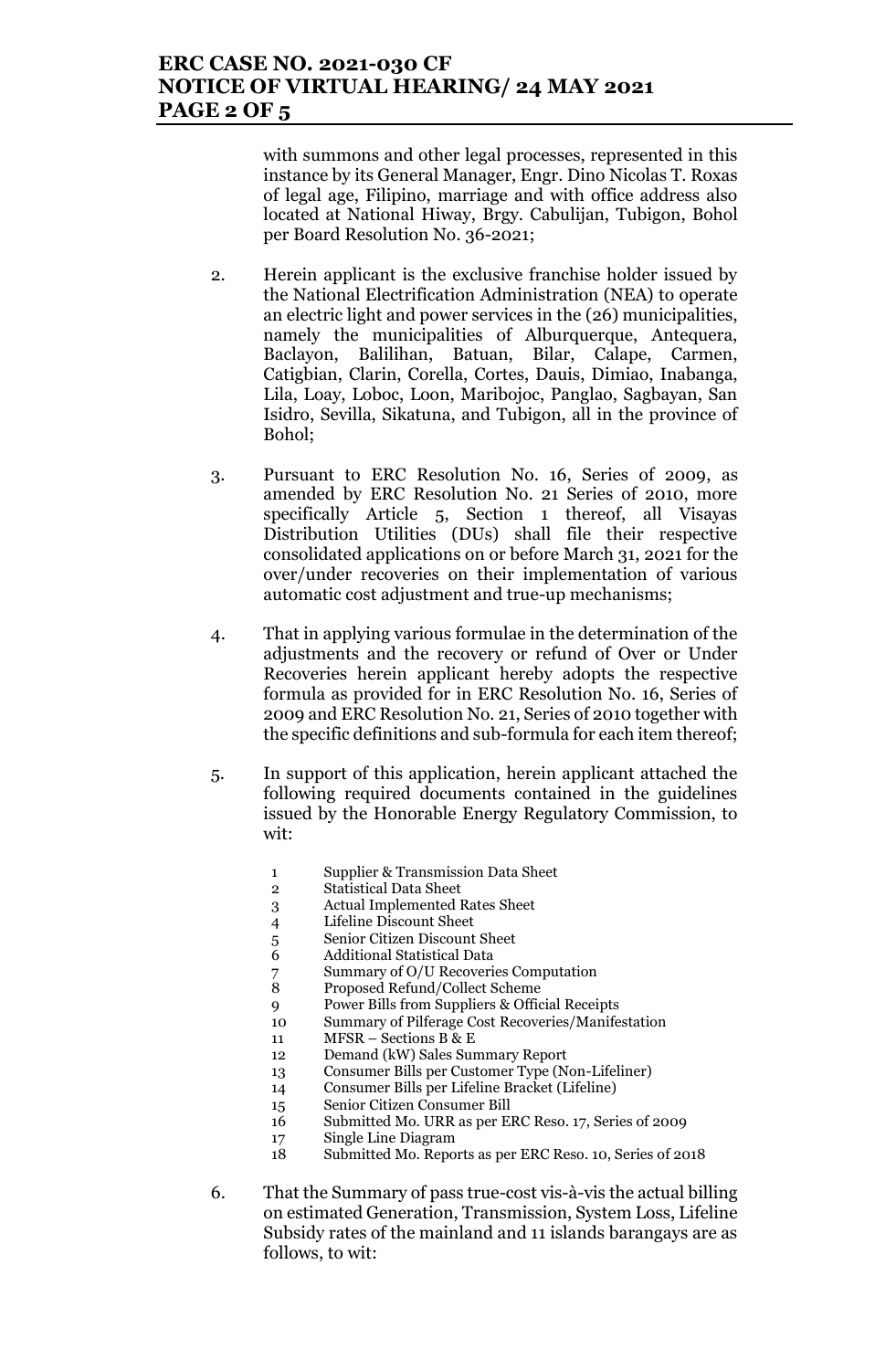## **ERC CASE NO. 2021-030 CF NOTICE OF VIRTUAL HEARING/ 24 MAY 2021 PAGE 3 OF 5**

## A. SUMMARY OF UTILITY (OVER)/UNDER RECOVERIES MAINLAND (2018-2020)

|                                 | <b>Pass True-Cost</b> | <b>Actual Billing</b>            | <b>Difference</b> |
|---------------------------------|-----------------------|----------------------------------|-------------------|
| <b>Generation</b>               | 3,391,108,498.25      | 3,395,840,880.14                 | (4,732,381.90)    |
| <b>Transmission</b>             | 496, 617, 140.82      | 509,524,098.11                   | (12,906,957,29)   |
| <b>System Loss</b>              | 259,443,080.31        | 254,459,784.41                   | 4,983,295.90      |
| Lifeline                        | 9,818,684.80          | 9,926,455.97                     | (107, 771, 17)    |
| <b>Senior</b><br><b>Citizen</b> | 158,335.79            | 154,823.55                       | 3.512.24          |
| <b>GRAND</b><br><b>TOTAL</b>    | 4,157,145,739.97      | 4,169,906,042.18 (12,760,302.22) |                   |

## B. SUMMARY OF UTILITY (OVER)/UNDER RECOVERIES 11 ISLAND BARANGAYS (2018-2020)

|            | <b>Pass True-Cost</b> | <b>Actual Billing</b> | <b>Difference</b> |
|------------|-----------------------|-----------------------|-------------------|
| Generation | 15,218,704.38         | 15.219.075.28         | (370.91)          |

7. BOHECO I has duly complied with the pre-filing requirements in accordance with the Rules of Practice and Procedure of the Energy Regulatory Commission.

#### PRAYER

WHEREFORE, premises considered, it is respectfully prayed of this Honorable Commission that the submitted calculation prepared by applicant be approved; That upon receipt of the Order of Approval, herein applicant be allowed to propose the scheme of refund/recovery as the case may be;

All other relief which are deemed just and equitable are likewise prayed for.

The Commission has set the *Application* for determination of compliance with the jurisdictional requirements, expository presentation, Pre-trial Conference, and presentation of evidence on the following dates and online platform for the conduct thereof, pursuant to Resolution No. 09, Series 0f 2020, <sup>1</sup> dated 24 September 2020:

*(This space is intentionally left blank.)*

<sup>&</sup>lt;sup>1</sup> A Resolution Adopting the Guidelines Governing Electronic Applications, Filings and Virtual Hearings Before the Energy Regulatory Commission.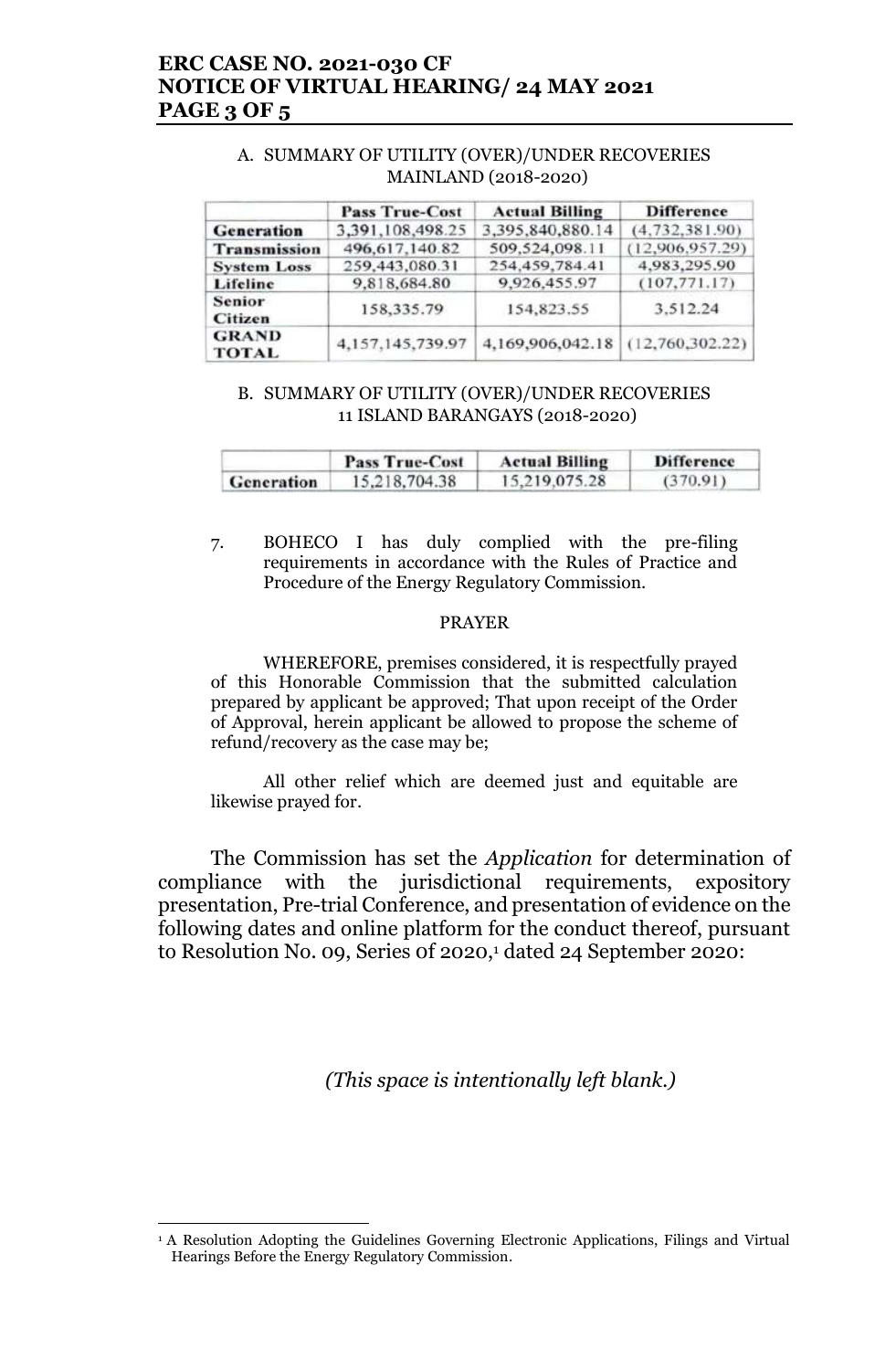# **ERC CASE NO. 2021-030 CF NOTICE OF VIRTUAL HEARING/ 24 MAY 2021 PAGE 4 OF 5**

| Date                                                                                  | <b>Platform</b>                  | <b>Activity</b>                                                                                          |
|---------------------------------------------------------------------------------------|----------------------------------|----------------------------------------------------------------------------------------------------------|
| 14 July 2021<br>(Wednesday) at two<br>o'clock in the afternoon<br>$(2:00 \text{ PM})$ | <b>Microsoft</b><br><b>Teams</b> | Determination of<br>compliance with the<br>jurisdictional<br>requirements and<br>expository presentation |
| <b>21 July 2021</b><br>(Wednesday) at two<br>o'clock in the afternoon<br>(2:00 PM)    | <b>Microsoft</b><br><b>Teams</b> | <b>Pre-trial Conference</b><br>and presentation of<br>evidence                                           |

Any interested stakeholder may submit its comments and/or clarifications at least one (1) calendar day prior to the scheduled virtual hearing, via electronic mail (e-mail) at  $d$ <sub>0</sub> $\frac{d}{d}$ <sub>0</sub> $\frac{d}{d}$ <sub>2</sub> $\frac{d}{d}$ <sub>2</sub>, copy furnish the Legal Service through  $\text{legal@erc.ph.}$  The Commission shall give priority to the stakeholders who have duly submitted their respective comments and/or clarifications, to discuss the same and propound questions during the course of the expository presentation.

Moreover, any persons who have an interest in the subject matter of the instant case may become a party by filing with the Commission via e-mail at docket@erc.ph, copy furnish the Legal Service through  $\text{legal@erc.ph},$  a verified Petition to Intervene at least five (5) calendar days prior to the date of the initial virtual hearing and subject to the requirements under Rule 9 of the ERC Revised Rules of Practice and Procedure, indicating therein the docket number and title of the case and stating the following:

- 1) The petitioner's name, mailing address, and e-mail address;
- 2) The nature of petitioner's interest in the subject matter of the proceeding and the way and manner in which such interest is affected by the issues involved in the proceeding; and
- 3) A statement of the relief desired.

Likewise, all other persons who may want their views known to the Commission with respect to the subject matter of the case may file through e-mail at  $d$ ocket@erc.ph, copy furnish the Legal Service through  $\frac{\text{legal@erc.ph.}}{\text{their Opposition}}$  or Comment thereon at least five (5) calendar days prior to the initial virtual hearing and subject to the requirements under Rule 9 of the ERC Revised Rules of Practice and Procedure. No particular form of Opposition or Comment is